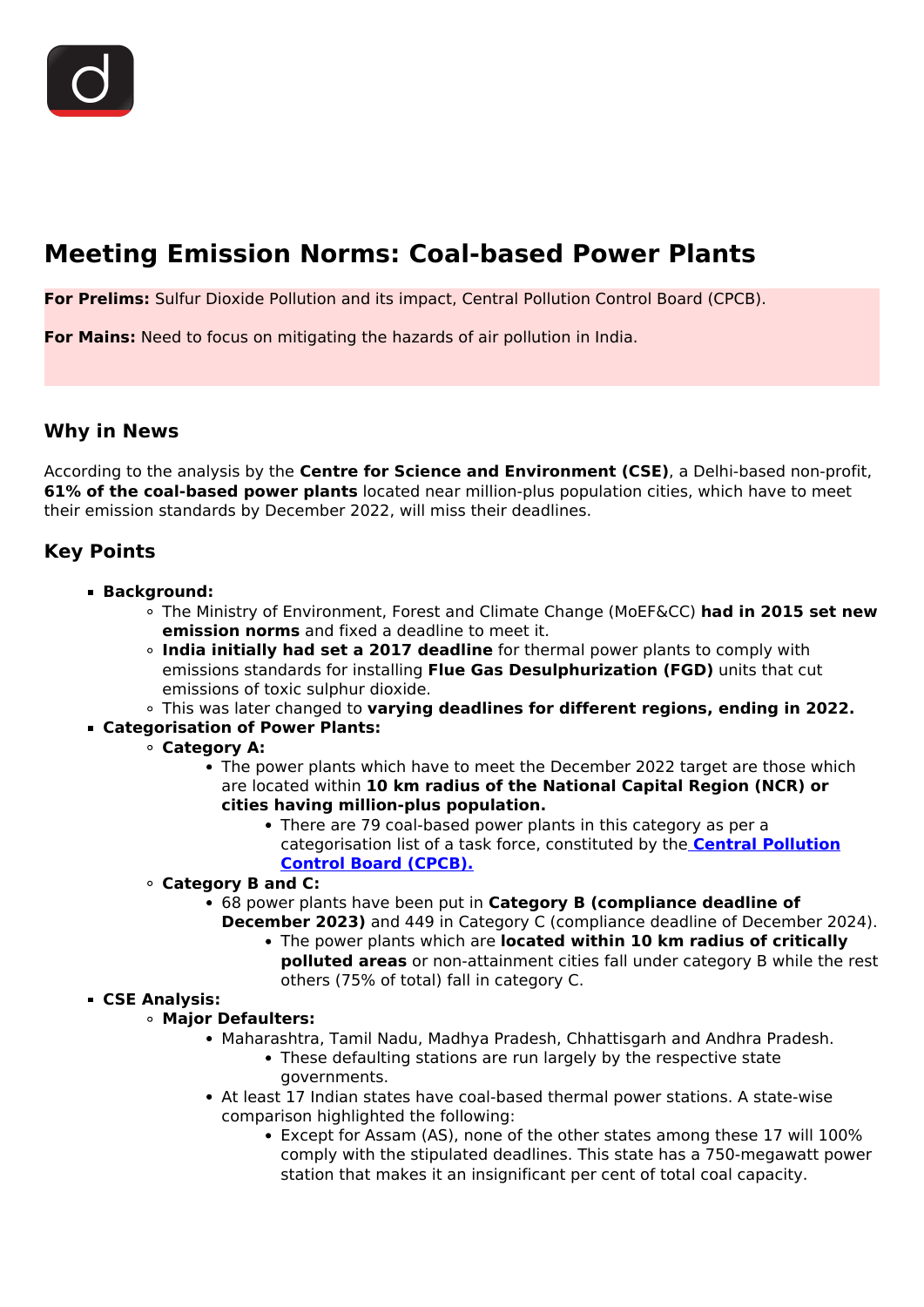

#### **State-run units on the wrong:**

- A majority of the **coal thermal power capacity that is likely to meet the norms** belongs to the **central sector followed by the private sector.**
	- Among the plants belonging to the state sector, some have floated the tender or at various stages of a feasibility study or simply have not framed any action plan to date.

#### **Impact of Penalty Mechanism:**

- The **penalty imposed on non-compliant units** will be **more feasible to pay** rather than bearing the legalised cost of retrofit of pollution control equipment (FGD) to meet the new norms.
	- The April 2021 notification also introduced a penalty mechanism or environmental compensation for plants that will not meet the respective deadlines, in addition to revising the deadlines.
- The environmental compensation that will be levied too will **fail to act as deterrence for this expected non-compliance** as it is too meagre as compared to the cost of effective emission control by a coal thermal power plant.

#### **Sulfur Dioxide Pollution**

- **Source:**
	- <sup>o</sup> The largest source of SO<sub>2</sub> in the atmosphere is the **burning of fossil fuels** by power plants and other industrial facilities.
	- <sup>o</sup> Smaller sources of SO<sub>2</sub> emissions include: **industrial processes** such as extracting metal from ore, **natural sources** such as volcanoes, and locomotives, ships and other vehicles and heavy equipment that burn fuel with a high sulfur content.

#### **Impact: SO2 can affect both health and the environment.**

- **Short-term exposures** to SO<sub>2</sub> can harm the human respiratory system and make breathing difficult. People with asthma, particularly children, are sensitive to these effects of  $SO<sub>2</sub>$ .
- $\circ$  SO<sub>2</sub> emissions that lead to high concentrations of SO<sub>2</sub> in the air generally also lead to the formation of other sulfur oxides (SOx). SOx can react with other compounds in the atmosphere to form small particles. These particles contribute to **[Particulate Matter](/daily-updates/daily-news-analysis/dashboard-for-monitoring-air-quality) [\(PM\)](/daily-updates/daily-news-analysis/dashboard-for-monitoring-air-quality)** pollution.
	- Small particles may penetrate deeply into the lungs and in sufficient quantities can contribute to health problems.

#### **India's Case:**

**India's sulphur dioxide (SO2) emissions** recorded a significant decline of approximately 6% in 2019 compared to 2018, the steepest drop in four years, according to a report from Greenpeace India and the Centre for Research on Energy and Clean Air (CREA).